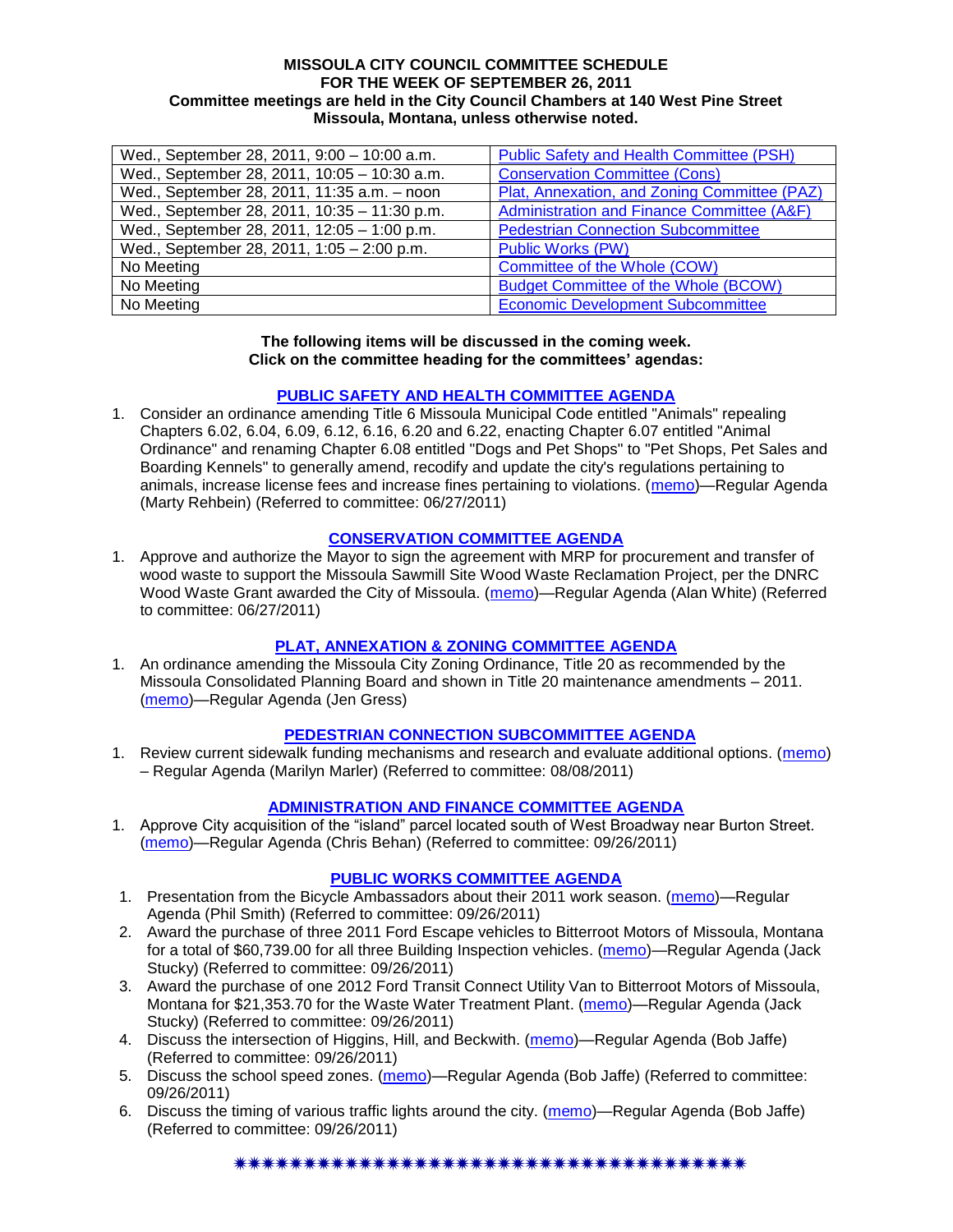#### **The following items have been referred to City Council committees, but the committees will not discuss them in the coming week:**

## **PUBLIC SAFETY AND HEALTH COMMITTEE**

- 1. Police Department Update Ongoing in Committee. (Mark Muir)
- 2. Fire Department Update Ongoing in Committee (Mike Painter)
- 3. Health Department Update Ongoing in Committee. (Ellen Leahy)
- 4. Eat Smart Coalition information. [\(memo\)](http://www.ci.missoula.mt.us/DocumentView.aspx?DID=6776)—Regular Agenda (Jason Wiener) (Referred to committee: 07/11/2011)
- 5. Pre-Disaster Mitigation Plan update [\(memo\)](http://www.ci.missoula.mt.us/DocumentView.aspx?DID=7230)—Regular Agenda (Pam Walzer) (Referred to committee: 09/12/11)

### **CONSERVATION COMMITTEE**

- 1. Update from Greenhouse Gas Energy Conservation Team. [\(memo\)](http://www.ci.missoula.mt.us/DocumentView.aspx?DID=5945)—Regular Agenda (Ben Schmidt and Marilyn Marler) (Referred to committee: 04/11/2011)
- 2. Discuss the city's strategy to complete a boundary survey of Greenough Park. [\(memo\)](http://www.ci.missoula.mt.us/DocumentView.aspx?DID=5875)-Regular Agenda (Dave Strohmaier) (Referred to committee: 04/04/2011)
- 3. Award contract for design, procurement and installation of park pavilion and concrete pad in Maloney Ranch Park Project 11- 07MRP. [\(memo\)](http://www.ci.missoula.mt.us/DocumentView.aspx?DID=6859)—Regular Agenda (Alan White) (Referred to committee: 07/18/2011)

# **PLAT, ANNEXATION & ZONING COMMITTEE**

- 1. Annexation. (see separate list at City Clerk's Office for pending annexations) (Ongoing in Committee)
- 2. Request to rezone the property legally described as Lot 3 of Scott Street Lots Subdivision, located in Section 16, T13N, R19W, P.M.M. form D (Industrial) to I-1 (Light Industrial), based on the finding of fact and conclusions of law. (PAZ [05/21/08\)](ftp://ftp.ci.missoula.mt.us/Packets/Council/2008/2008-06-02/080521paz.pdf) (Returned from Council floor: 6/2/08)
- 3. Ongoing discussion of City planning issues with members of the Planning Board.—Regular Agenda (Bob Jaffe) (Referred to committee: 3/20/06)
- 4. Resolution repealing resolution No. 7404 and declaring the annexation of Lots 53 and 54 Dinsmore's Orchard Homes No. 5 null and void. [\(memo\)](http://www.ci.missoula.mt.us/DocumentView.aspx?DID=5349)—Regular Agenda (Jessica Miller) (Referred to committee: 01/10/2011)
- 5. Conditional use request for property located at the 1100 block of East Broadway for mini-storage facility owned by Montana Rail Link. [\(memo\)](http://www.ci.missoula.mt.us/DocumentView.aspx?DID=7067)—Regular Agenda (Aaron Wilson and Janet Rhoades) (Referred to committee: 08/15/2011)
- 6. Discuss clarifications to the regulations for non-conforming uses and structures in Title 20, Missoula City Zoning Ordinance, especially pertaining to 20.80.040 Nonconforming Uses, 20.110.050 C3 Exceptions to Side Setbacks, and 20.80.030 Nonconforming Structures. [\(memo\)](http://www.ci.missoula.mt.us/DocumentView.aspx?DID=7140)—Regular Agenda (Tom Zavitz) (Referred to committee: 08/22/11)

# **ADMINISTRATION AND FINANCE COMMITTEE**

- 1. Approve claims. (Ongoing) (Consent Agenda)
- 2. Approve journal vouchers. (Ongoing) (Consent Agenda)
- 3. Approve budget transfers. (Ongoing) (Consent Agenda)
- 4. An ordinance amending the municipal code as it relates to bike licensing. [\(A&F\)](ftp://ftp.ci.missoula.mt.us/Packets/Council/2008/2008-12-15/081210af.pdf) (Returned from council floor: 12/15/08) (Tabled 8/3/2011)
- 5. Amend Council rules to change the Council's regular meeting schedule to two meetings per month [\(memo\)](http://www.ci.missoula.mt.us/DocumentView.aspx?DID=4027).—Regular Agenda (Marty Rehbein) (Referred to committee: 06/07/10)
- 6. Discuss the disposition of surplus city land. [\(memo\)](http://www.ci.missoula.mt.us/DocumentView.aspx?DID=4862)—Regular Agenda (John Newman) (Referred to committee: 10/25/10)
- 7. Discuss outstanding third-party contracts. [\(memo\)](http://www.ci.missoula.mt.us/DocumentView.aspx?DID=4956)—Regular Agenda (Lyn Hellegaard) (Referred to committee: 11/08/10)
- 8. Review the city's current policy for charging the public for various city-produced documents [\(memo\)](http://www.ci.missoula.mt.us/DocumentView.aspx?DID=5143) Regular Agenda (Dave Strohmaier) (Referred to committee: 12/06/10)
- 9. Review Missoula's insurance experience, particularly work comp; propose improvements if warranted. [\(memo\)](http://www.ci.missoula.mt.us/DocumentView.aspx?DID=6381)—Regular Agenda (Ed Childers) (Referred to committee: 05/09/2011)

# **PUBLIC WORKS COMMITTEE**

- 1. Consider the sizes of grease interceptors for the restaurant industry [\(memo\)](ftp://ftp.ci.missoula.mt.us/Packets/Council/2008/2008-04-21/Referrals/Industrial_waste_restaurants.pdf).—Regular Agenda (Stacy Rye and Bob Jaffe) (Referred to committee: 04/21/08)
- 2. Review infrastructure conditions at the locations of serious and fatal traffic accidents: 2007-2009 [\(memo\)](http://www.ci.missoula.mt.us/DocumentView.aspx?DID=3031).—Regular Agenda (Jason Wiener) (Referred to committee: 01/25/10)